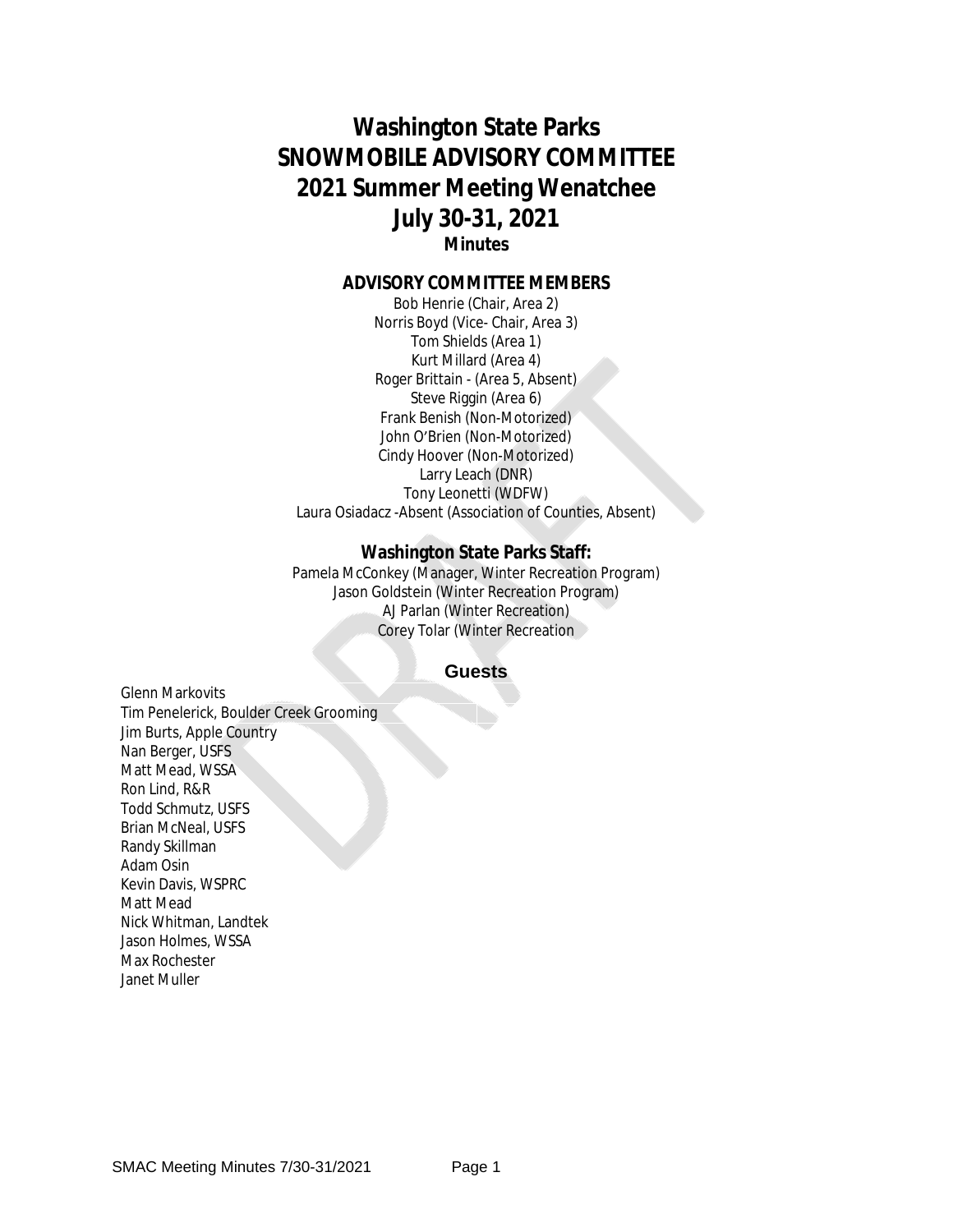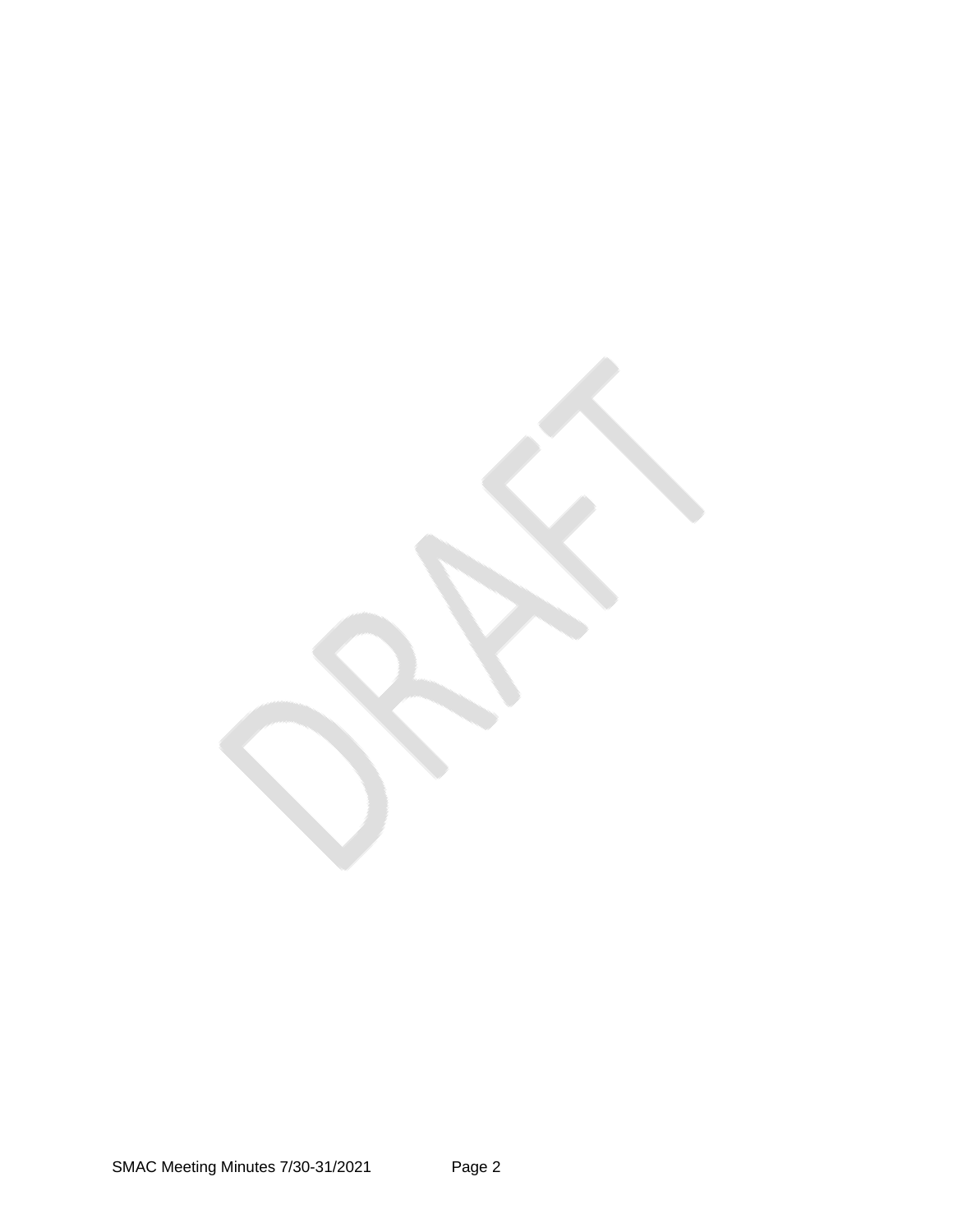# **Friday July 30th Agenda**

| Item                       | <b>Summary</b>                                                                                                                                                                                                                                                                                                                                                                                                                                                                                                                                                                                                                                                                                                                                                                                                                                                                                                                                                                                                                                                                                                                                                                                                                                                                                                                                                                                                                                       | <b>Action</b> |
|----------------------------|------------------------------------------------------------------------------------------------------------------------------------------------------------------------------------------------------------------------------------------------------------------------------------------------------------------------------------------------------------------------------------------------------------------------------------------------------------------------------------------------------------------------------------------------------------------------------------------------------------------------------------------------------------------------------------------------------------------------------------------------------------------------------------------------------------------------------------------------------------------------------------------------------------------------------------------------------------------------------------------------------------------------------------------------------------------------------------------------------------------------------------------------------------------------------------------------------------------------------------------------------------------------------------------------------------------------------------------------------------------------------------------------------------------------------------------------------|---------------|
| Call to Order              | Bob Henrie welcomed everyone to the meeting. He told the<br>Committee that he was happy that they were able to meet in<br>person and he thanked staff for putting the meeting together.                                                                                                                                                                                                                                                                                                                                                                                                                                                                                                                                                                                                                                                                                                                                                                                                                                                                                                                                                                                                                                                                                                                                                                                                                                                              |               |
|                            | Bob told the Committee that tonight will be short session but<br>they do have things to go over.                                                                                                                                                                                                                                                                                                                                                                                                                                                                                                                                                                                                                                                                                                                                                                                                                                                                                                                                                                                                                                                                                                                                                                                                                                                                                                                                                     |               |
| Introductions              | Committee members, staff, and audience members introduced<br>themselves.                                                                                                                                                                                                                                                                                                                                                                                                                                                                                                                                                                                                                                                                                                                                                                                                                                                                                                                                                                                                                                                                                                                                                                                                                                                                                                                                                                             |               |
| Review of meeting<br>plans | The Committee went over the agenda.                                                                                                                                                                                                                                                                                                                                                                                                                                                                                                                                                                                                                                                                                                                                                                                                                                                                                                                                                                                                                                                                                                                                                                                                                                                                                                                                                                                                                  |               |
| <b>Equipment Review</b>    | Jason Goldstein prepared an equipment report that he<br>presented to the Committee. He told the Committee that all<br>state-owned groomers have been inspected. He said that they<br>are putting together a list of repairs that need to be done before<br>the beginning of the new season.<br>He told the Committee that the Ferry County Groomer had a<br>catastrophic failure during the season but there were no other<br>major repairs needed for the other groomers.<br>Jason explained that he had do an emergency agreement with<br>a private company so that grooming would continue in Ferry<br>County during the season. He said for the upcoming season,<br>the County has agreed to allow a private groomer to work in the<br>area and that is in the process of awarding the new contract.<br>Jason told the Committee that the groomer would need to<br>eventually get fixed. However the county has agreed to allow<br>the program to go out to bid for a contract to groom the area.<br>Jason told the Committee that equipment repair was over<br>budget. He said that there were major repairs for the Pomeroy<br>groomer due to a fire.<br>Jason thanked Okanogan County for their help with retrieving<br>the Ferry County Groomer and the Grooming Coordinator from<br>Ferry County for helping find an emergency groomer in the<br>area.<br>Jason asked the Committee to keep repairs in mind when<br>setting the new budget. |               |
|                            | Pamela told the Committee that State Parks actually purchased<br>new groomers for the non-motorized program and that it will<br>hopefully lead to a conversation where State Parks buys the<br>motorized program a groomer.                                                                                                                                                                                                                                                                                                                                                                                                                                                                                                                                                                                                                                                                                                                                                                                                                                                                                                                                                                                                                                                                                                                                                                                                                          |               |
| GPS/Mapping                | Jason added that the Cle Elum Ranger District would no longer<br>be doing snow removal in their area. Jason also said that the<br>Forest Service would stop grooming after this year and that the<br>program will need to find a new groomer for the area.<br>Jason displayed the live public grooming map to the                                                                                                                                                                                                                                                                                                                                                                                                                                                                                                                                                                                                                                                                                                                                                                                                                                                                                                                                                                                                                                                                                                                                    |               |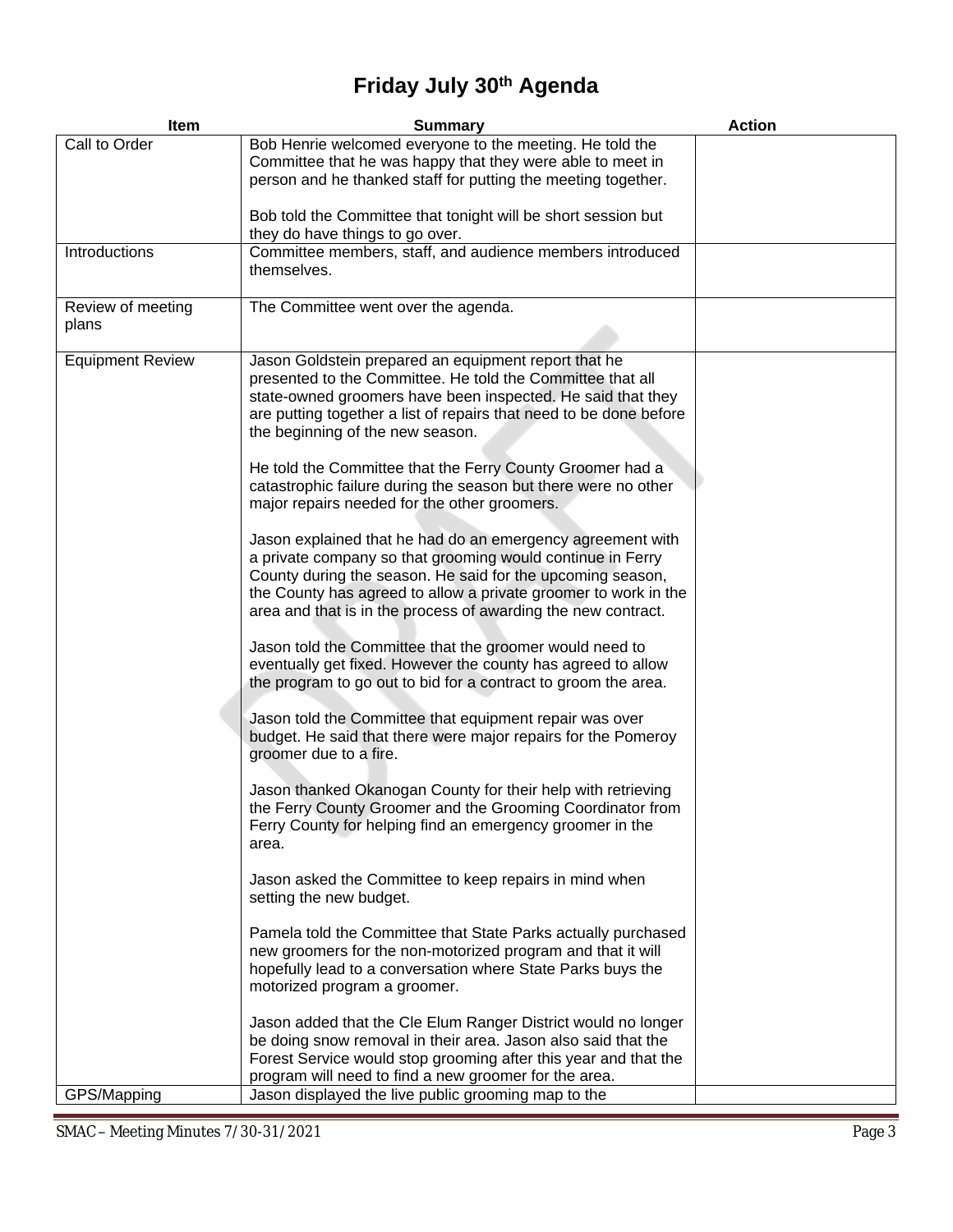|                                      | Committee. He reminded them that the map was available on<br>the State Parks website this last season. Jason explained how<br>the map works and how often the map updates. Jason said<br>that the program is constantly working on the map to make it<br>better and that the map will continue to be available for the new<br>season.                                                                                                                                                                                                                                                                                                                                                                                                                                                                                                                                                                                                                                                                                                                                        |  |
|--------------------------------------|------------------------------------------------------------------------------------------------------------------------------------------------------------------------------------------------------------------------------------------------------------------------------------------------------------------------------------------------------------------------------------------------------------------------------------------------------------------------------------------------------------------------------------------------------------------------------------------------------------------------------------------------------------------------------------------------------------------------------------------------------------------------------------------------------------------------------------------------------------------------------------------------------------------------------------------------------------------------------------------------------------------------------------------------------------------------------|--|
|                                      | Jason told the Committee that he has been giving maps QR<br>codes so that when a QR Code is scanned it goes to a<br>particular map. He said that if a sno-park has a strong cell<br>signal he could post the QR code so that the map becomes<br>available on their phone.                                                                                                                                                                                                                                                                                                                                                                                                                                                                                                                                                                                                                                                                                                                                                                                                    |  |
|                                      | Jason told the Committee that the GPS data could also be<br>used for data analysis and that the program would start looking<br>at that information.                                                                                                                                                                                                                                                                                                                                                                                                                                                                                                                                                                                                                                                                                                                                                                                                                                                                                                                          |  |
|                                      | Norris talked about the importance the data being collected and<br>how RCO and other agencies could also use it. Jason talked<br>about the making the maps available directly to users charging<br>for it or giving it free with snowmobile registrations.                                                                                                                                                                                                                                                                                                                                                                                                                                                                                                                                                                                                                                                                                                                                                                                                                   |  |
|                                      | Jason directed the Committee to look in their notebooks at the<br>grooming summary for each area and the breakdown that<br>Wayne Mohler produced which shows average costs and<br>average speed of all groomers. Norris asked if the funds spent<br>for public grooming included maintenance costs. Jason<br>explained they did not. Norris would like to examine total cost<br>including repairs. He said that information would allow for a<br>better cost analysis and give the Committee a better<br>understanding of overall cost.                                                                                                                                                                                                                                                                                                                                                                                                                                                                                                                                      |  |
|                                      | This led to a discussion about public vs. private grooming. Bob<br>said that if not for the county groomer, some areas would not<br>have any groomer. Norris clarified that he was not making a<br>judgement on public vs. private but only saying that including<br>the maintenance costs for public grooming would allow for<br>better comparison.                                                                                                                                                                                                                                                                                                                                                                                                                                                                                                                                                                                                                                                                                                                         |  |
| <b>Advisory Committee</b><br>Reports | Area 1: Tom Shields- Tom told the Committee everything is<br>going well. He told the Committee that there will be some<br>unknowns for the upcoming season. He said that he is not sure<br>how side-by-sides will effect the area. Tom also said that some<br>Yurts are being moved into the area that may effect parking.<br>He also said that their road are getting bad and need<br>maintenance.<br>Area 2: Bob Henrie- Bob told the Committee that they had a<br>normal winter and had a pretty good snow pack. He said that<br>everyone he talked to said that usage was up. He said that it<br>was the first time he had seen parks completely full even on<br>some weekdays. Bob said they had some equipment issues<br>but nothing major.<br>Area 3: Norris Boyd- Norris said the year started off slow but<br>picked up in January. He said there were no major problems.<br>He said everyone works well together and that problems get<br>solved quickly. He said that areas that had burned out in the<br>summer opened up nice areas for the Winter. He told the |  |
|                                      | Committee that Hanks Butte Sno-Park will move closer to                                                                                                                                                                                                                                                                                                                                                                                                                                                                                                                                                                                                                                                                                                                                                                                                                                                                                                                                                                                                                      |  |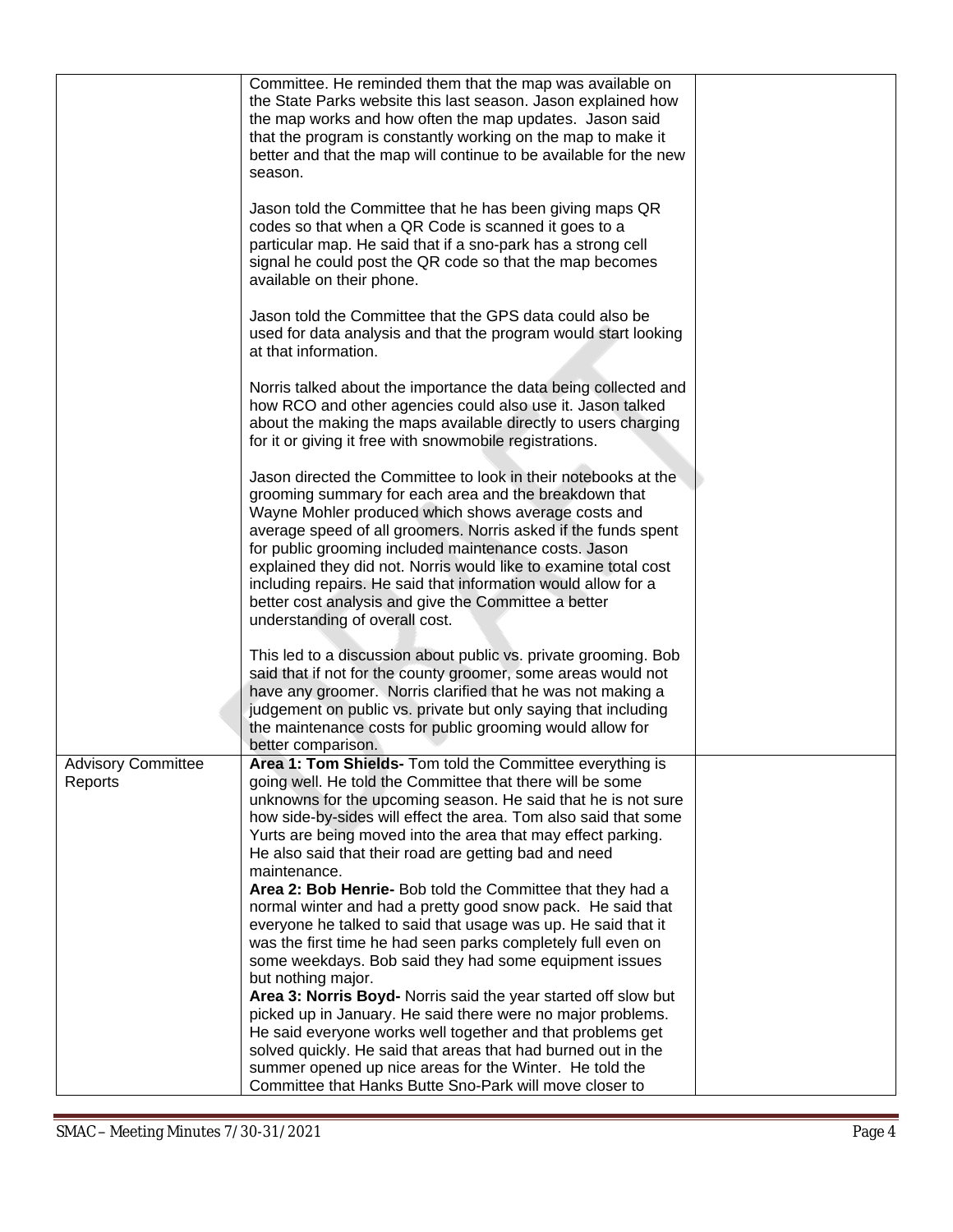|                                     | Spokane and should attract more users.<br>Area 4: Kurt Millard- Kurt said the season started off slow with<br>the higher elevations getting more snow than the lower. He told<br>the Committee that when the snow finally did come in there<br>was some parking issues. He said all in all it was a good<br>season.<br>Area 5: Roger Brittain - Absent<br>Area 6: Steve Riggin- Steve said that it was a good snow year<br>and that everything went well and there were no major<br>problems that he was aware of.<br>Non-moto: John O'Brien- John told the Committee that he<br>rode out of different parks in his area. He said that grooming<br>was good. He said that the parks that he visited were full.<br>Non-moto: Frank Benish - Frank said that it was a rough<br>year. He said that he was worked with the Forest Service to get<br>a pilot program running for fat-biking at Geophysical but it didn't<br>go through due to a lack of snow. Pamela asked if they would<br>be able to try again this year and Frank said they would try<br>again.<br>Non-moto: Cindy Hoover - absent<br><b>WDFW: Tony Leonetti- Tony talked to the Committee about</b><br>enforcement. Tony told the Committee about some search<br>and rescues that were done during the season.<br>DNR: Larry Leach- Larry said that they were trying open new<br>areas for Winter Recreation. He said they were also trying to<br>acquire other areas for recreation. |  |
|-------------------------------------|------------------------------------------------------------------------------------------------------------------------------------------------------------------------------------------------------------------------------------------------------------------------------------------------------------------------------------------------------------------------------------------------------------------------------------------------------------------------------------------------------------------------------------------------------------------------------------------------------------------------------------------------------------------------------------------------------------------------------------------------------------------------------------------------------------------------------------------------------------------------------------------------------------------------------------------------------------------------------------------------------------------------------------------------------------------------------------------------------------------------------------------------------------------------------------------------------------------------------------------------------------------------------------------------------------------------------------------------------------------------------------------------------------------------------------------------------|--|
| <b>Operating Procedure</b><br>85-04 | Pamela told the Committee the changes to the Operating<br>Procedure was minor. She said the change in the procedure<br>would allow electronic submission of funding applications. She<br>explained that changing the procedure would be easier than<br>trying to change the WAC.<br>Norris motioned to accept the changes to Operating<br>Procedure 05-04 as written, Tony Leonetti seconded and<br>the motion passed unanimously.<br>Bob recessed the meeting until the next day.                                                                                                                                                                                                                                                                                                                                                                                                                                                                                                                                                                                                                                                                                                                                                                                                                                                                                                                                                                   |  |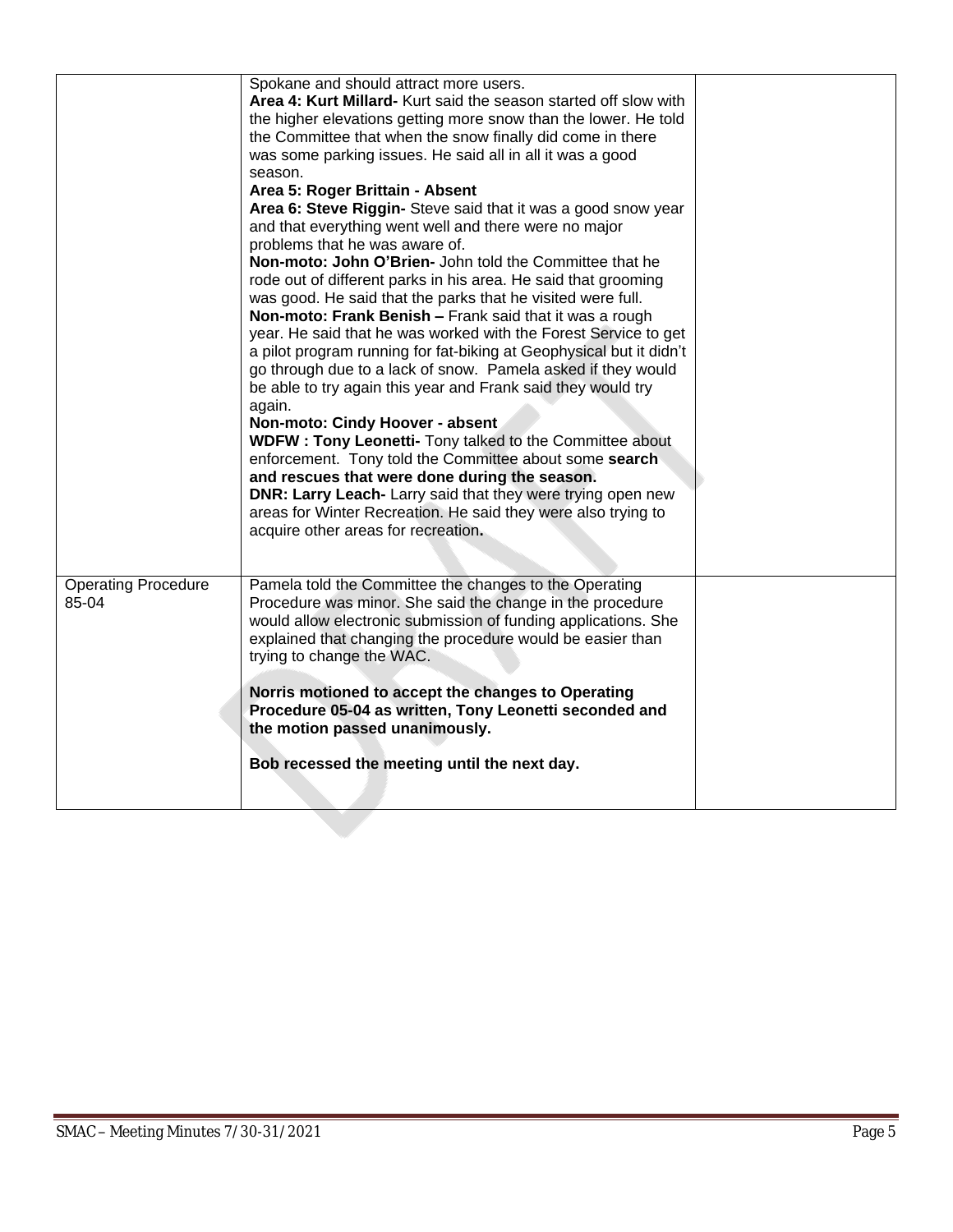# **July 31st Agenda**

| Call to Order              | Bob Henrie Called the meeting to order              |  |
|----------------------------|-----------------------------------------------------|--|
| Quick Zoom Etiquette       | Bob told the reminded the Committee and both the    |  |
|                            | live and virtual audience that they would need to   |  |
|                            | speak up and let staff know if there was an audio   |  |
|                            | problem.                                            |  |
| Introductions              | The Committee, Staff, and audience introduced       |  |
|                            | themselves.                                         |  |
|                            |                                                     |  |
| Review/Approve Winter      | The Committee reviewed the Winter Meeting and       |  |
| <b>Meeting Minutes</b>     | Minutes. Frank moved to accept the minutes as       |  |
|                            | presented, Tony seconded the motion and the         |  |
|                            | motion passed unanimously.                          |  |
| Snowmobile Sno-Park        | Travis Larson told the Committee that permit sales  |  |
| <b>Permit Sales</b>        | were up from 400 permits sold the year before to    |  |
|                            | 728 sold last season.                               |  |
|                            |                                                     |  |
| <b>Financial Review of</b> | Corey Tolar went over the previous year's budget    |  |
| 2020/2021 Season           | with the Committee. He told the Committee for the   |  |
|                            | coming years there was a 17% increase in            |  |
|                            | registered snowmobiles from the previous year.      |  |
|                            |                                                     |  |
|                            | Corey went through each priority highlighting line  |  |
|                            | items that were increased or decreased as           |  |
|                            | needed throughout the season.                       |  |
|                            |                                                     |  |
|                            | Corey noted savings in priority 1 for travel were   |  |
|                            | used to cover repairs that were over budget.        |  |
|                            |                                                     |  |
|                            | Corey then moved into priority 2 Equipment          |  |
|                            | Repair. Corey explained that savings in the travel  |  |
|                            | budget in priority 1 covered some the overage in    |  |
|                            | priority 2. Corey told the Committee that           |  |
|                            | equipment repair still overspent by almost          |  |
|                            | \$18,000.                                           |  |
|                            |                                                     |  |
|                            | Corey then went over priority 3 beginning with the  |  |
|                            | private contracts and went over the line items.     |  |
|                            | He then moved onto the public contracts and also    |  |
|                            | went over the line items. He said there was a       |  |
|                            | little left over money in the grooming budget. John |  |
|                            | O'Brien asked for clarification on % that were in   |  |
|                            | budget, Corey explained that those were dual-use    |  |
|                            | parks so costs were split between the programs.     |  |
|                            |                                                     |  |
|                            | Corey displayed Priority 4 to the Committee and     |  |
|                            | briefly talked about equipment replacement.         |  |
|                            |                                                     |  |
|                            | Corey then moved onto Priority 5 and 6. Corey       |  |
|                            | showed the Committee projects that were             |  |
|                            | approved and funded. He told he Committee there     |  |
|                            |                                                     |  |
|                            | was a leftover balance.                             |  |
|                            |                                                     |  |
|                            | Bob thanked Corey for the presentation of the       |  |
|                            | budget.                                             |  |
|                            |                                                     |  |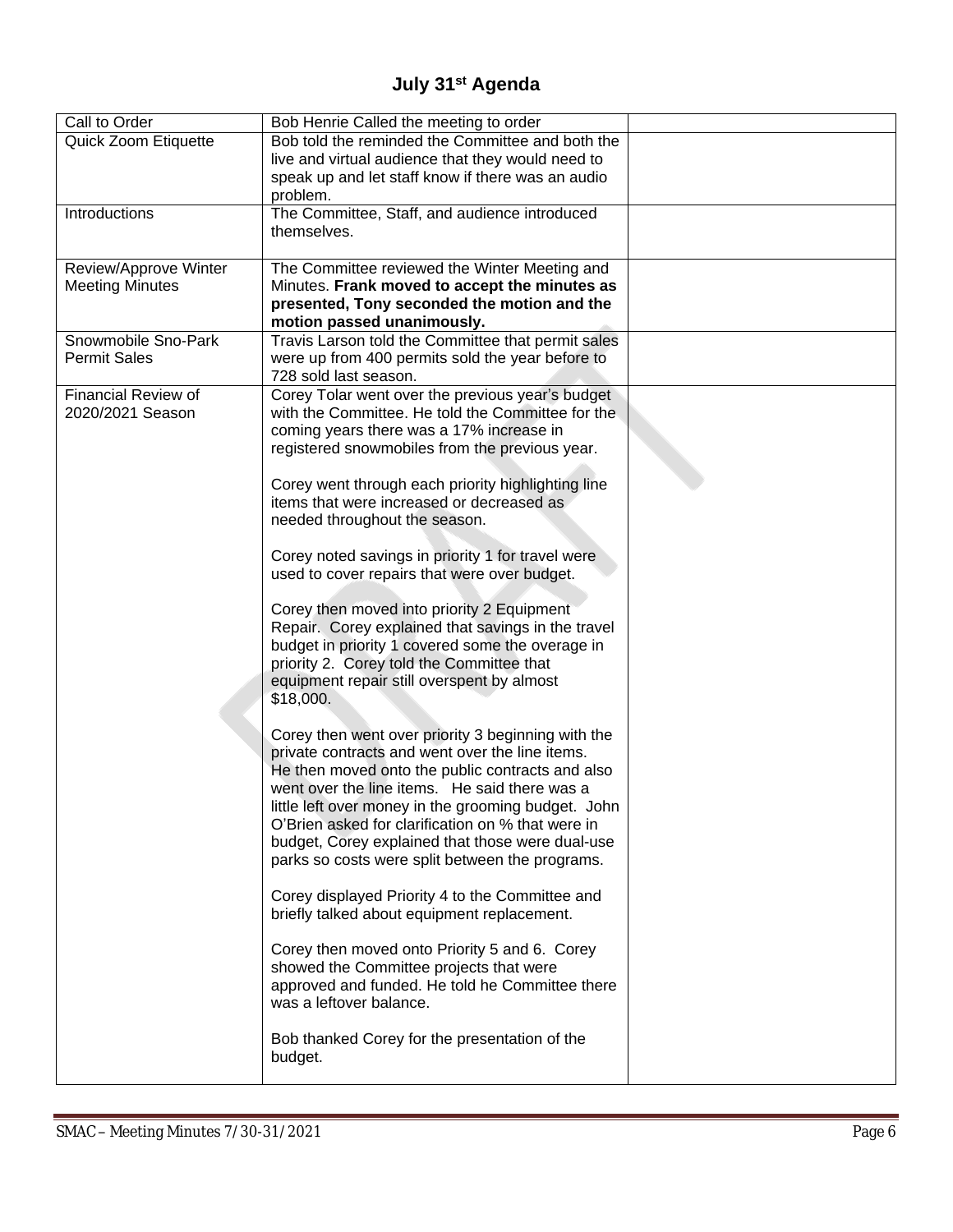| Priority 5 and 6 | Mt. Adams Curly Creek (\$7000) - Jason told the                                                      |  |
|------------------|------------------------------------------------------------------------------------------------------|--|
| presentations    | Committee that this was for snow removal                                                             |  |
|                  | between accessing the sno-parks in the area.                                                         |  |
|                  | Jason said it was a main connection route used by                                                    |  |
|                  | both motorized and non-motorized users. Jason                                                        |  |
|                  | said if this road was not plowed then it would take                                                  |  |
|                  | an extra 3 hours. Jason said the WRAC was also                                                       |  |
|                  | funding it partially. Bob pointed out this is a 3rd                                                  |  |
|                  | year request and if funded would become part of                                                      |  |
|                  | the budget.                                                                                          |  |
|                  |                                                                                                      |  |
|                  | Mt. Baker/Canyon Creek Increased Grooming<br>(\$15,000) - Randy Skillman reminded the                |  |
|                  | Committee that this was applied for but not funded                                                   |  |
|                  | the previous year. He told the Committee that the                                                    |  |
|                  | area is popular and needs increased grooming.                                                        |  |
|                  | Pamela pointed that both the Skagit and Whatcom                                                      |  |
|                  | clubs use the area.                                                                                  |  |
|                  |                                                                                                      |  |
|                  | WDFW Region 4 E&E (\$5000) - Paul Mossman                                                            |  |
|                  | told the Committee that these funds would be<br>used for advanced patrol of the Blue Mountains.      |  |
|                  | He told the Committee that they had previously                                                       |  |
|                  | applied for the funding but were put on hold. Paul                                                   |  |
|                  | told the Committee they were not as diligent                                                         |  |
|                  | keeping stats on their patrols because they were                                                     |  |
|                  | not funded but ensure the Committee they were                                                        |  |
|                  | out in conjunction with the Forest Service. He told                                                  |  |
|                  | the Committee they get quite a few out of state                                                      |  |
|                  | visitors and when the patrols were funded it                                                         |  |
|                  | allowed them to really ramp up patrols and<br>provided value for users and State Parks.              |  |
|                  |                                                                                                      |  |
|                  | Chinook Pass - Clover Springs 1600 Rd                                                                |  |
|                  | Grooming (\$2600) - Ron Lind told the Committee                                                      |  |
|                  | that this was a 3 <sup>rd</sup> Year request. He told the                                            |  |
|                  | Committee that the area gets a lot of usage and                                                      |  |
|                  | when he doesn't groom the area he gets a lot of                                                      |  |
|                  | complaints. Ron told the Committee that a lof of<br>families use the area and they have gotten WSSA  |  |
|                  | Grants for a warming shelter.                                                                        |  |
|                  |                                                                                                      |  |
|                  | Okanogan County Hauling Truck (\$50,000) -                                                           |  |
|                  | Adam Osin told the Committee that the Okanogan                                                       |  |
|                  | Truck is old and needs a lot of repairs. He also                                                     |  |
|                  | explained to the Committee the new groomer that                                                      |  |
|                  | was purchased is too heavy for the old truck. If<br>funded Okanogan will purchase a pickup truck and |  |
|                  | trailer. Adam told the Committee that the County                                                     |  |
|                  | applied fora grant from the WRAC to pay for half                                                     |  |
|                  | of the truck but did not get it, so he was unsure                                                    |  |
|                  | how the County would pay for it.                                                                     |  |
|                  |                                                                                                      |  |
|                  | The Committee discussed funding and the                                                              |  |
|                  | purchase of a pickup and trailer. Contractors in the<br>audience did not think it was a good idea to |  |
|                  | purchase pickup truck and trailer. They expressed                                                    |  |
|                  | concerns for the safety and ability of a pickup to                                                   |  |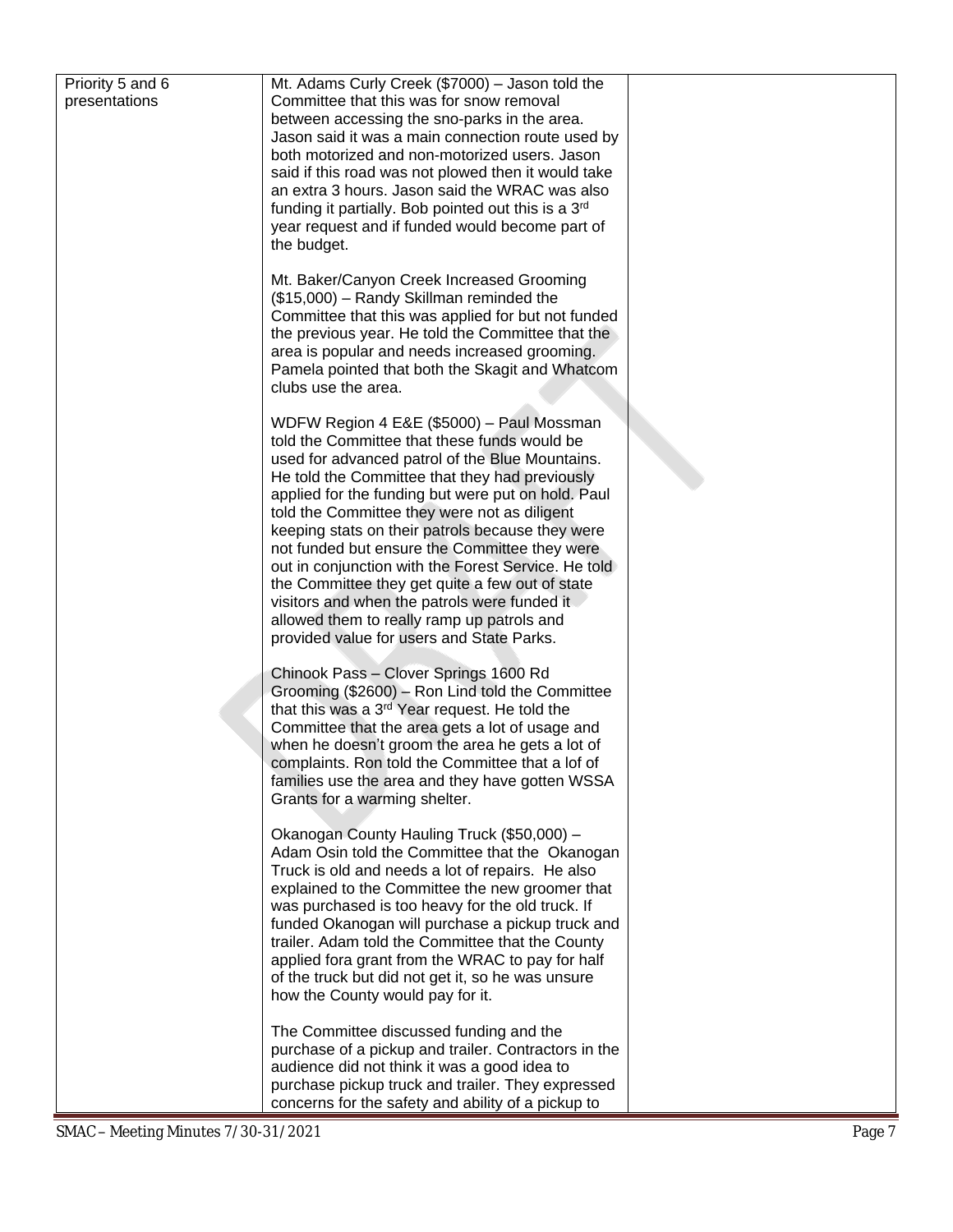| pull a trailer with a groomer on it. The contractors<br>said that a hauling truck may be a better option.                                                                                                                                                                                                                                                                                                                                                                                                                                                                                                                                                                                                       |  |
|-----------------------------------------------------------------------------------------------------------------------------------------------------------------------------------------------------------------------------------------------------------------------------------------------------------------------------------------------------------------------------------------------------------------------------------------------------------------------------------------------------------------------------------------------------------------------------------------------------------------------------------------------------------------------------------------------------------------|--|
| Methow Valley Increased Grooming (\$20,320) -<br>Adam stayed on and talked about MTGA<br>application for increased grooming in the Methow<br>Valley. Adam explained to regain the lost 10%<br>from the previous year along with adding<br>additional grooming to HWY 20 to the new Silver<br>Star Sno-Park. He said that it would allow an HWY<br>20 to be groomed once a week. He told the<br>Committee that the new Sno-park was filled all<br>season and that he got a lot of calls for increased<br>grooming. Pamela pointed out that MTGA got an<br>RTP Grant which would also help fund grooming.                                                                                                         |  |
| Methow Valley Warming Huts (\$1886) - Craig<br>Stahl gave a presentation to the Committee<br>showing the benefits of funding the warming huts.<br>He told he Committee they have a lot of different<br>users. He told the Committee that the funding<br>would pay for six warming huts.                                                                                                                                                                                                                                                                                                                                                                                                                         |  |
| WDFW Region 4 E&E (\$5000) - John Ludwig told<br>the Committee that the funding would go towards<br>increased patrols in the area. John said there was<br>increased usage in the area. He told the<br>Committee they sent more officers to training.<br>John said that he saw full sno-parks for the first<br>time.                                                                                                                                                                                                                                                                                                                                                                                             |  |
| Blewett/Clear Lake/Lily Lake Connection TG<br>(\$5100)- Bob Seelye told Committee that the<br>application would fund an environmenat study, a<br>gate and grooming the connector from the Blewett<br>riding area to the Wenatchee riding area. He<br>explained that the trail connector was previously<br>groomed and still shows up on some maps but<br>has not been groomed for 10 years. He said the<br>benefits were that it would connect the two areas<br>and open up parking by allowing people to park in<br>one area and ride to the other. John asked what<br>the timing was and Bob said that he did not think<br>that the study would not be done this year but<br>would like the funding in place. |  |
| Snoqualmie RD Two Snowobiles (\$26,000) -<br>Todd Schmutz made a presentation to the<br>Committee. He talk about the different parks in the<br>Snoqualmie RD. He also talked about the<br>Snoqualmie RD efforts to patrol the area. To close<br>his presentation he talked about the types of<br>snowmobiles they were planning on purchasing.                                                                                                                                                                                                                                                                                                                                                                  |  |
| Ron brought up some problems with closed gates,<br>trail issues and patrols in the area. He thought that<br>without resolving the trail and gate issues the<br>snowmobiles would not be of good use. Glenn                                                                                                                                                                                                                                                                                                                                                                                                                                                                                                      |  |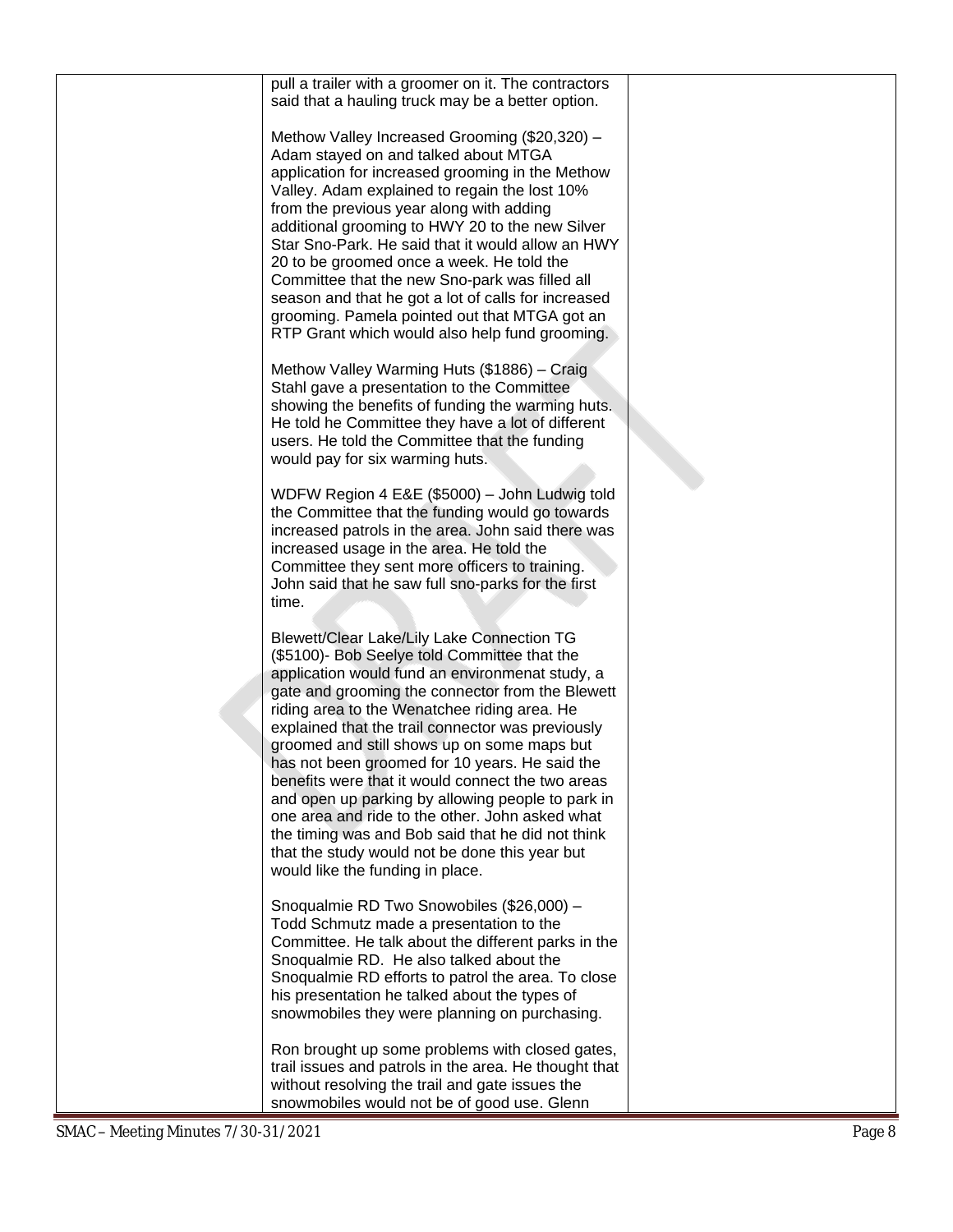|                                      | Markovitz felt that the gate issue would need to be<br>resolved but increaseed patrols are important.<br>Brian McNeal responded that the Forest Service is<br>looking at the gate and that he is working with the<br>specialist to update the use.                                                                                                                                                                                                                                                                                                                                                                                                                                                           |  |
|--------------------------------------|--------------------------------------------------------------------------------------------------------------------------------------------------------------------------------------------------------------------------------------------------------------------------------------------------------------------------------------------------------------------------------------------------------------------------------------------------------------------------------------------------------------------------------------------------------------------------------------------------------------------------------------------------------------------------------------------------------------|--|
| <b>Break</b>                         |                                                                                                                                                                                                                                                                                                                                                                                                                                                                                                                                                                                                                                                                                                              |  |
| Continued P5 and P6<br>presentations | Norris took over as Chair since Bob needed to<br>leave.                                                                                                                                                                                                                                                                                                                                                                                                                                                                                                                                                                                                                                                      |  |
|                                      | New Hanks Butte Sno-Park (\$5,000) - Paul Elgrin<br>talked to the Committee about proposed sno-park.<br>He told the Committee that all the infrastructure<br>was there and the funding would go to upgrade<br>the existing area and make Hanks Butte an official<br>sno-park. He said this would allow for signage<br>and sanitaion. He said that this was an<br>established parking area with the Forest Service<br>with a CXT. He told the Committee that it was the<br>only park in Pend Orielle County with access to<br>the Mill Creek trail system. He said that making it<br>in official sno-park would put the park on maps<br>and let people know it was available and bring<br>people to the area. |  |
|                                      | Nan Berger gave some background on the parking<br>area. She said it was established in 2008 through<br>and RCO Grant. She said that the Committee<br>would not need to consider the cost of pumping<br>the CXT because the Forest Service already does<br>it. She also said that signage is needed and that<br>outreach would need to happen to ensure that<br>snowmobiles are registered.                                                                                                                                                                                                                                                                                                                   |  |
|                                      | Ahtanum Increased Grooming (\$11,335) - Ron<br>spoke to the Committee about the need for<br>increased grooming in the Ahtanum. He said there<br>was a lot of use. He said the grooming cannot<br>hold up with the amount of people using it. He said<br>they currently grooming 2 times a week and the<br>increased funding will allow them to do a third day.                                                                                                                                                                                                                                                                                                                                               |  |
|                                      | Naches Ranger District Truck Mounted V Blade<br>(\$15,000) – Amanda Carey told the Committee<br>that the new plow blade would replace a two<br>broken plows. The new blade would allow them to<br>keep up the snow removal needed in the parks.<br>She said the plow would allow them to plow the<br>whole park in one trip.                                                                                                                                                                                                                                                                                                                                                                                 |  |
|                                      | Pamela told the Committee that the same<br>application was made for from the WRAC but after<br>discussion the WRAC only funded \$7500.<br>Amanda told the Committee that they are no<br>longer requesting \$15,000 and would only need<br>\$7,500.                                                                                                                                                                                                                                                                                                                                                                                                                                                           |  |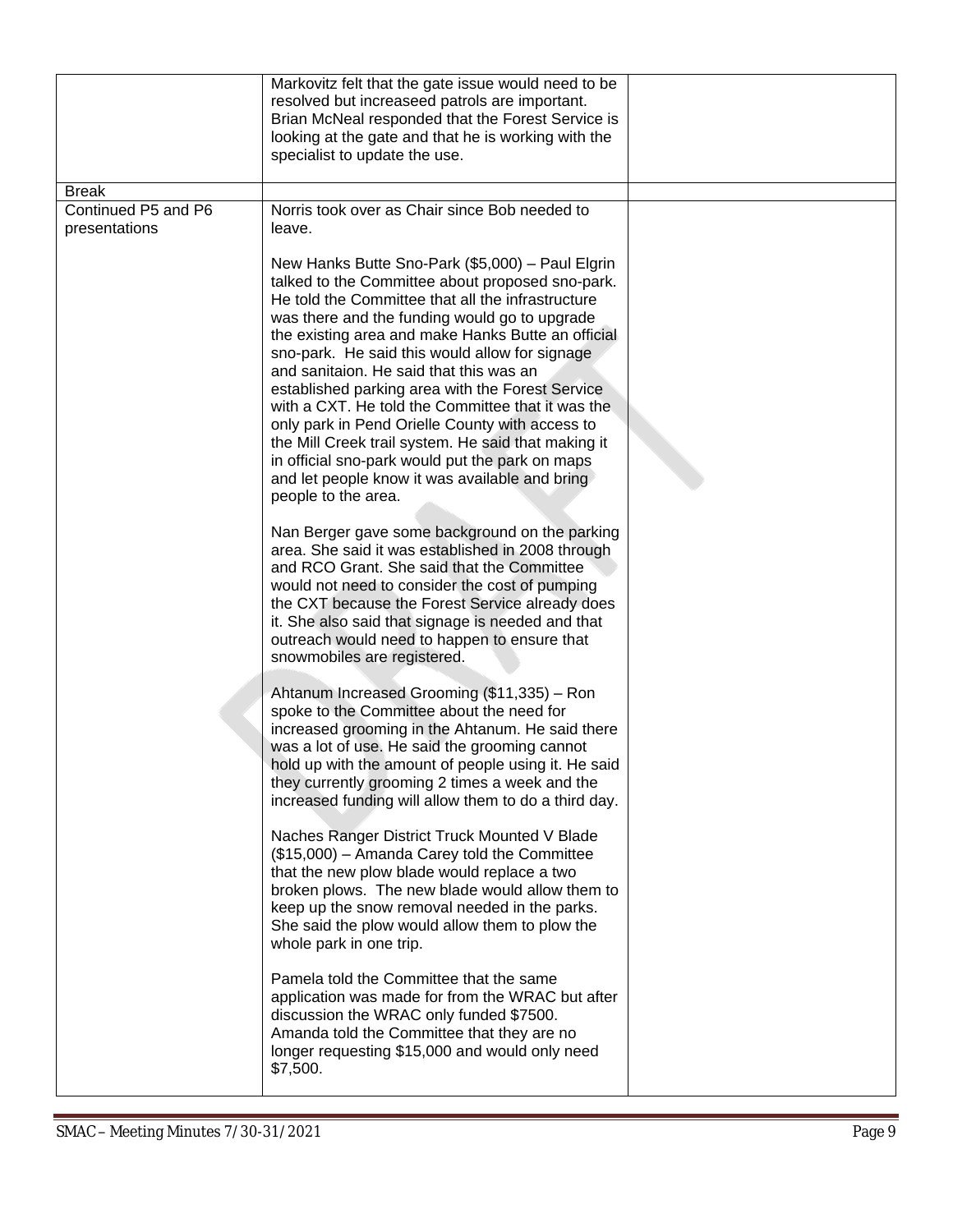|                            | Methow Valley RD E&E (\$7,175) - Rosemary<br>Seyfried gave a brief presentation to the<br>Committee. She talked about use in Methow<br>Valley and the need for enforcement.<br>NWAC New Forecaster (\$10,000) - Dennis<br>D'Amico gave a presentation to the Committee<br>that a gave brief overview of the Northwest<br>Avalanche Center. He said that the new<br>forecaster would be based out of Cle Elum and<br>give them more coverage.                                                             |  |
|----------------------------|----------------------------------------------------------------------------------------------------------------------------------------------------------------------------------------------------------------------------------------------------------------------------------------------------------------------------------------------------------------------------------------------------------------------------------------------------------------------------------------------------------|--|
| Retirement/Congratulations | There was a brief presentation and<br>congratulations to Pamela McConkey, recognizing<br>her years as the Winter Recreation Program<br>Manager and her pending retirement.                                                                                                                                                                                                                                                                                                                               |  |
| Lunch                      | Norris adjourned the meeting for lunch and the<br>Committee scored the new funding applications.                                                                                                                                                                                                                                                                                                                                                                                                         |  |
| <b>Budget Review</b>       | Corey displayed to the audience and Committee<br>the proposed budget for the 21-22 Season.<br>Corey reminded that the fund balance on the<br>budget shown may still change.                                                                                                                                                                                                                                                                                                                              |  |
|                            | Corey went through Priority 1 and 2. He said that<br>there was an increase in budget due to mandated<br>salary increases and buy-out of leave for the<br>retiring manager. He also talked about an increase<br>in travel because the new manager may want to<br>travel around and see sno-parks in the system.<br>Corey told the Committee that there was also an<br>increase in office equipment so that the program<br>could buy a new plotter. Pamela said that the<br>WRAC would pay for half of it. |  |
|                            | Corey also told the Committee that NWAC funding<br>was moved to E&E.<br>For priority 2, Corey told the Committee that the<br>proposed budget increases the equipment repair<br>budget to \$100,000. He said that last season the<br>program overspent so an increase is needed.<br>For Priority 3, Corey told the Committee that staff                                                                                                                                                                   |  |
|                            | has prepared budget scenarios for the Committee<br>to consider.<br>The budget scenarios included across the board<br>increases at various levels and included funding<br>all or some of the new applications.<br>With that information, Corey displayed the results<br>of the scoring for new applications.                                                                                                                                                                                              |  |
|                            | The Committee looked at scenarios that would<br>increase funding for grooming and looked at<br>specific new funding applications.                                                                                                                                                                                                                                                                                                                                                                        |  |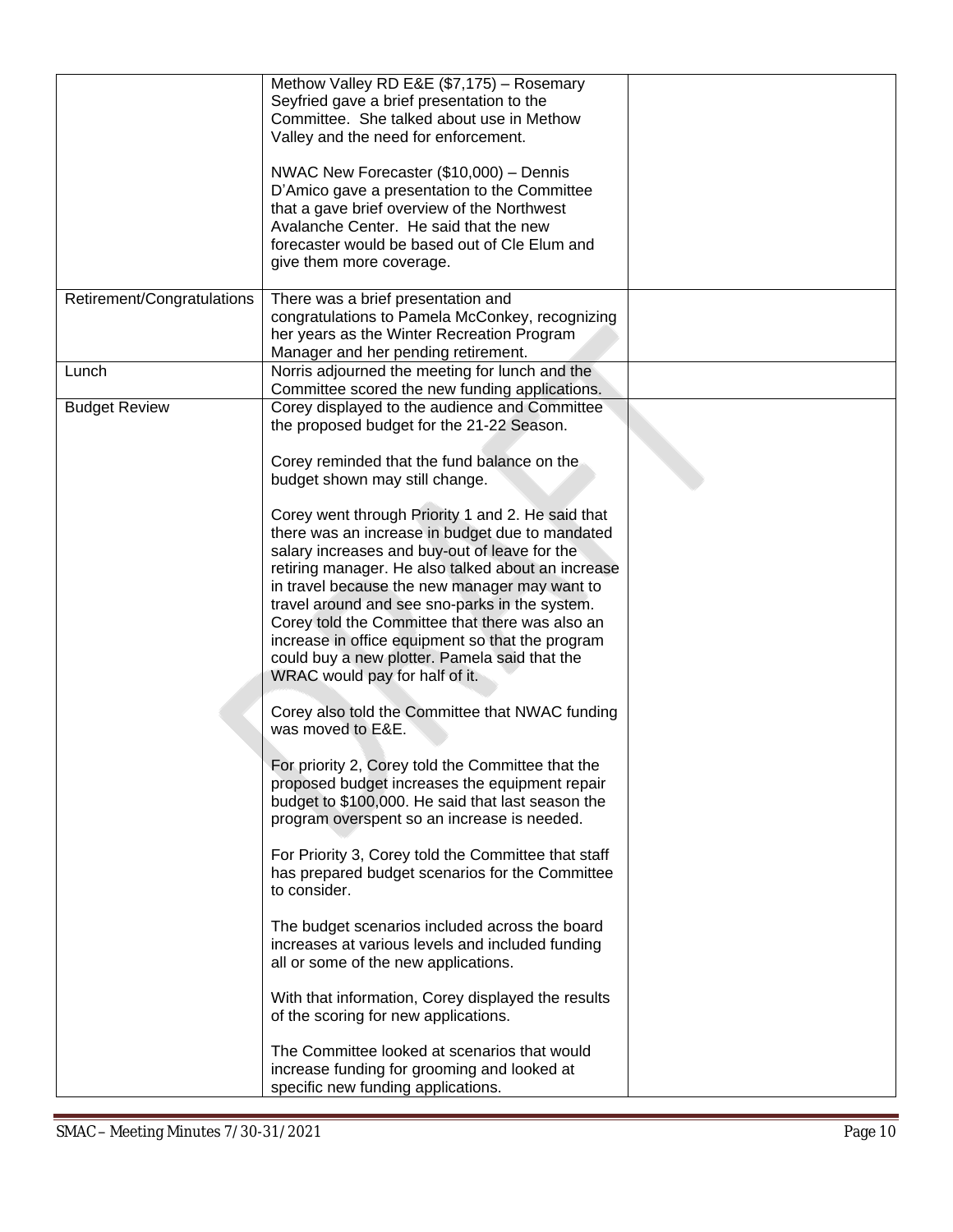| The Committee discussed the various scenarios.<br>The Committee discussed the cost between public<br>and private contractors. There was discussion on<br>purchasing a new groomer. Norris said that he<br>was not in favor of acquiring more equipment<br>(groomers) until it could be confirmed that public<br>grooming contractors were cheaper. There was<br>some talk about the difficulty of finding private<br>contractors in areas.                                                   |  |
|----------------------------------------------------------------------------------------------------------------------------------------------------------------------------------------------------------------------------------------------------------------------------------------------------------------------------------------------------------------------------------------------------------------------------------------------------------------------------------------------|--|
| Tom told the Committee that he don't think it was<br>good idea to purchase new snowmobiles for any<br>program. He said that buying one snowmobile<br>leads to buying another and another.                                                                                                                                                                                                                                                                                                    |  |
| After further discussion, Tom moved to accept<br>scenario B as modified, which included a 14%<br>increase in Trail Grooming, 10% increase in Snow<br>Removal and Sanitation and a 6% increase in<br>Education and Enforcement. Scenario B would<br>also fund \$75,163 in new funding applications (all<br>but the bottom 4 scores) and leave \$250,000 in<br>emergency reserve and Frank seconded.                                                                                           |  |
| Norris called for discussion. There was a brief<br>discussion on enforcement. Glenn Markovitz<br>asked the Committee to reconsider funding the<br>snowmobiles for the Snoqualmie RD. He said that<br>it was important for the enforcement of<br>Greenwater. Tony said that it was important for an<br>agency to have their own equipment. Tony asked<br>if there was any way that Snoqualmie RD could<br>match. He asked if the Committee buys one can<br>Snoqualmie RD could buy the other. |  |
| Tony motioned to amend the existing motion<br>and add the \$26,000 to purchase 2 snowmobiles<br>for the Snoqualmie RD. Tom did not accept the<br>amendment. Norris called for a vote and the<br>motion did not pass with Frank, Kurt, Tom, and<br>Steve voting for the motion and the rest voting<br>against it.                                                                                                                                                                             |  |
| Tony motioned to accept Scenario B but<br>include \$26,000 for the Snoqualmie RD<br>snowmobiles and Frank seconded. Tony asked<br>again if the Snoqualmie RD could buy one. Tony<br>amended his motion to only fund \$14,000 for<br>the purchase of one snowmobile contingent<br>on the Snoqualmie RD purchasing the other.<br>Frank agreed to the amendment.                                                                                                                                |  |
| Norris called for a vote and the motion passed<br>with Tony, Cindy, Kurt, Steve, Frank and Larry<br>voting for the motion, John and Tom opposing<br>the motion and Norris abstaining.                                                                                                                                                                                                                                                                                                        |  |